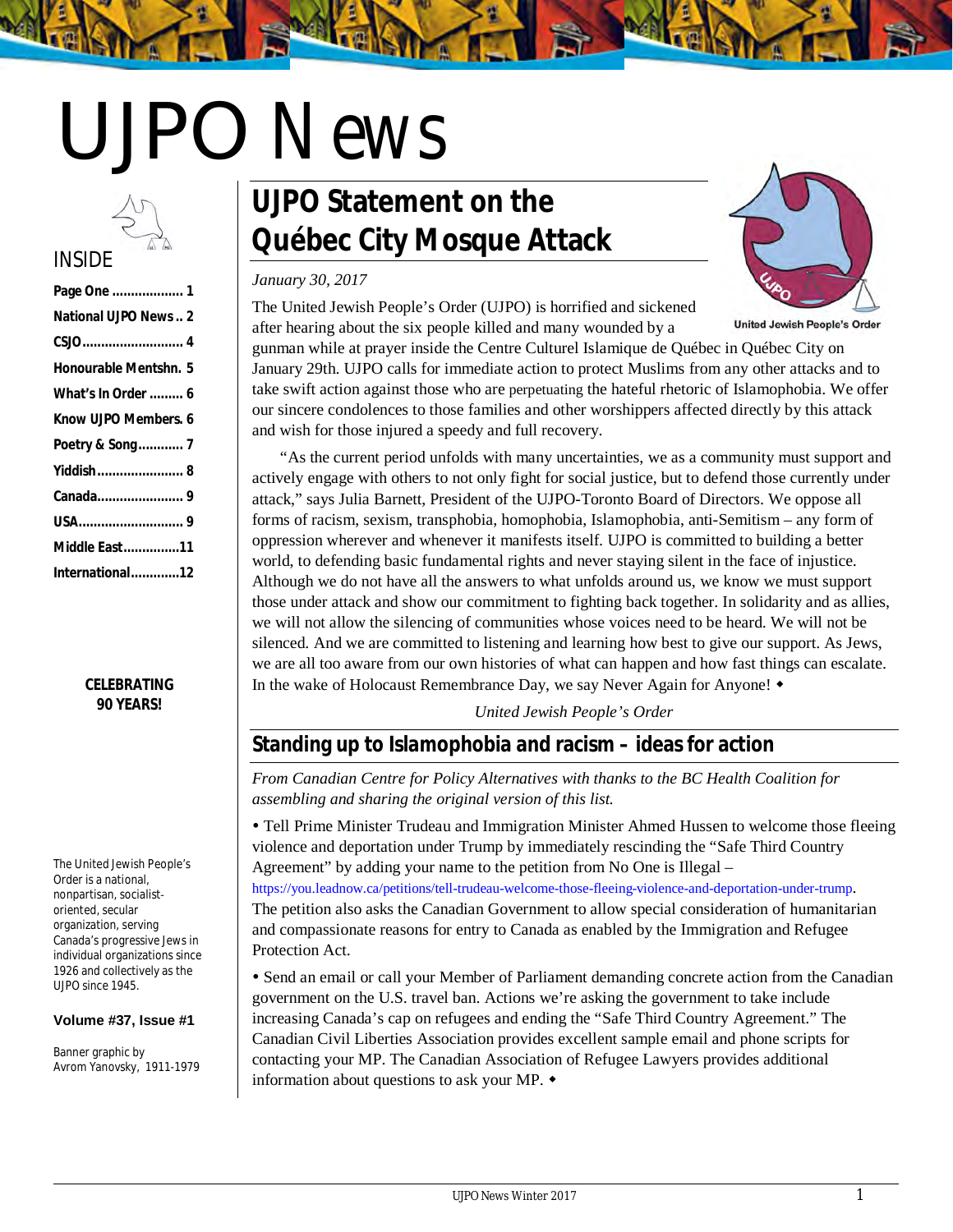# **NATIONAL UJPO NEWS**

# **FROM WINNIPEG**

### *By Henry Shorr*

Here are happenings for UJPO Winnipeg:

• The UJPO Book club met on January 15, 2017. We discussed the book *Underground in Berlin-A Young Woman's Extraordinary Tale of Survival in the Heart of Nazi Germany*. Our next book is *In the Garden of Beasts-Love, Terror, and an American Family in Hitler's Berlin* by Erik Larson.

We co-sponsored with Independent Jewish Voices the January 23 screening of the movie "Open Bethlehem" with Executive Producer Waël Kabbani. This event was very well attended.

UJPO Winnipeg, with the generous donation of the Zuken Foundation, is holding the lecture series "Jews in Space" with Dr. Itay Zutra. The session topics are: Modern Hebrew Literature- the Zionist Perspective, Modern Yiddish Literature- the Diaspora Perspective, Soviet Yiddish Culture- the Communist Perspective, and Contemporary American Jewish Culture- the Post Diaspora Perspective.

The North End Jewish Folk Choir is preparing for the April 25 Warsaw Ghetto commemorative event. Choir members and invited narrators will be doing readings interspersed with songs.

# **FROM TORONTO**

### *By Julia Barnett*

As many are aware UJPO-Toronto has a new Executive Director, Rachel Epstein and the Morris Winchevsky School has a new Education Director, Lia Tarachansky. A lot of time and energy was spent by both the Board of Directors (Hiring Committee) and the School's Advisory Committee recruiting, interviewing, hiring and now integrating each of them into their new roles. I can honestly say it was stressful, at times difficult but what an excellent process it was in securing their place with us.

As Rachel transitions, on a part-time basis, into the position of Executive Director, she will be completing her postdoctorate work on LGBTQ family conflict. At the same time Maxine Hermolin has agreed to continue to consult on a part-time basis. Maxine will be working closely with Rachel during this transition period until June 2017. The transition allows us to meet the needs of our office, committees, and overall organizational functioning while Rachel prepares to move to full-time status. Beyond thanking Maxine for all her dedication, hard work, and

welcoming approach to all in our community, we know she will continue to have a strong presence in UJPO, preferably in the relaxed, humorous, and kind-natured way (as is Maxine's way), for many years to come. We are grateful to her and recognize her 20 years as Executive Director and her life-long commitment to UJPO. We can be nothing short of indebted to her.

Rachel Epstein has had a long-time connection to UJPO since the mid 1980's. Her daughter Sadie is a graduate of the Morrris Winchevsky School and Rachel has kept a cottage at Camp Naivelt for over 20 years. She brings with her new role a wealth of experience in community organizing, teaching, conflict-resolution and a wealth of board/committee experience along with grassroots organizing from a variety of social/political issues. She is committed to progressive secular Jewishness and would like to build on her connections with other groups to strengthen UJPO, both within the greater Jewish community and among those working for social justice.

We welcome Lia Tarachansky as the Morris Winchevsky School's new Education Director. She is an Israeli-Canadian journalist and film-maker, born in the former Soviet Union. After establishing and heading the Middle East bureau of The Real News Network (therealnews.com), she moved to Canada where she currently teaches the history and current realities in Palestine and Israel.

Lia also facilitates workshops on effective communication across conflict. Lia wants to create an experience-rich curriculum that engages and encourages students to learn about secular Jewishness and social justice, in particular drawing from our ancient cultures and values to tackle today's complex challenges.

Frances Handlarski has retired as the Morris Winchevsky School's Education Director. We'd like to thank Frances for her dedication to teaching and continually developing MWS's secular curriculum.

As well, I attended the *Jewish Global Network for Justice* in South Africa in December 2016. It was an incredible gathering with other progressive Jews on an international basis. There is a detailed written report available and there will be a presentation on the gathering in the next little while. We will provide advance notice once details are finalized.

#### **Programs:**

On Sunday Jan. 29 – Chandler Davis and Natalie Zemon Davis gave a talk on their lives, activism and commitment to making a better world. Discussion was rich, thought provoking and inspiring. The title was: "A Life of Activism". It covered decades of commitment, challenges and victories. *(See Ester Reiter's article on page 3.)*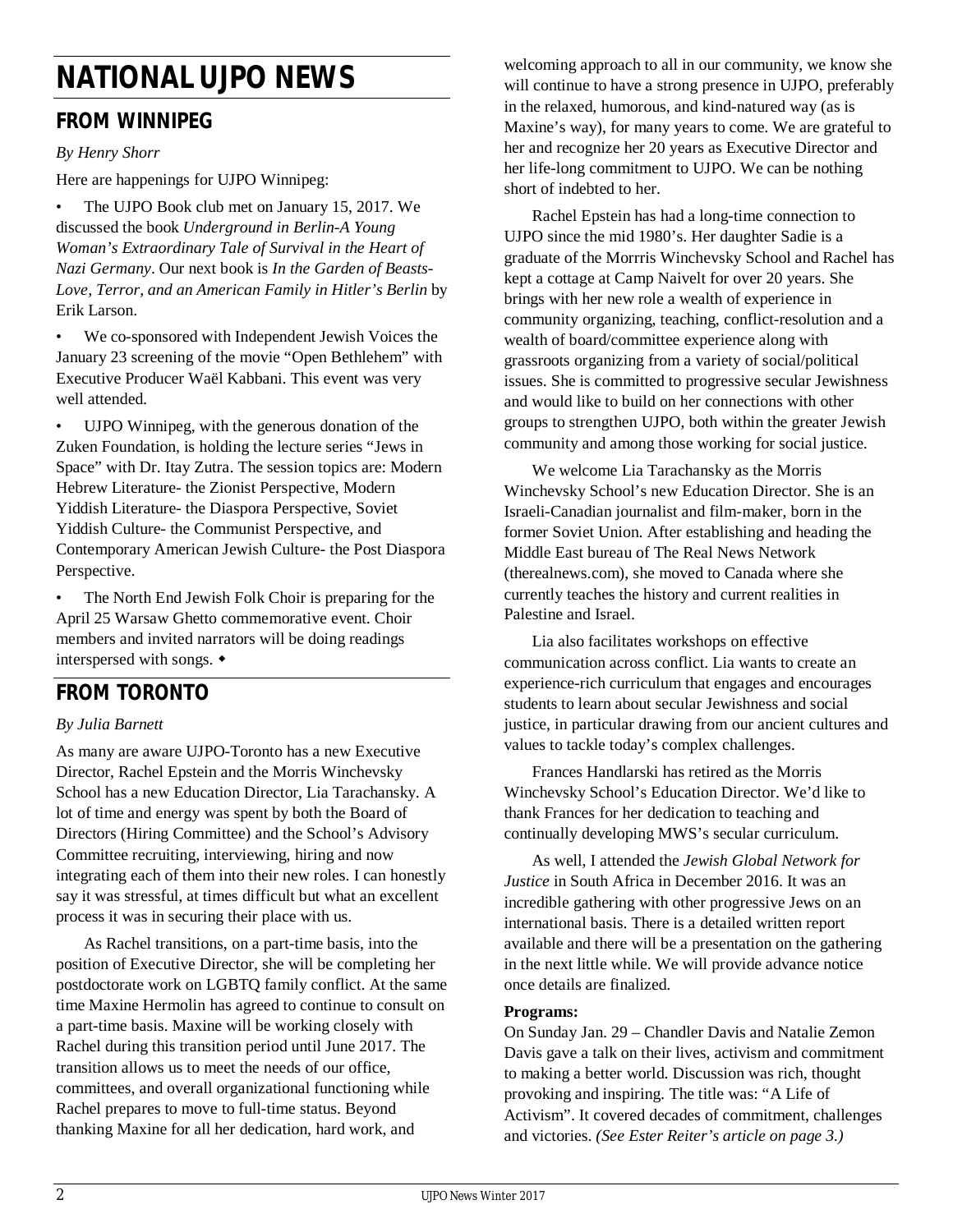#### **Alternative Shabbes gatherings**:

Our Friday night potlucks called *Alternative Shabbes* continue. In November our theme was "A Critical Appreciation of Bob Dylan" and in December it was "Latkes and Leonard [Cohen]". Wonderful music and stories were shared on those occasions.



On Friday Feb. 17 the Shabbes dinner theme was "Why is Carding Still Happening in Toronto?" with a panel discussion including Peter Rosenthal, activist

Walied Khogali, Peter Rosenthal, and Rachel Epstein. Photo by Shlomit Segal.

lawyer and vocal critic of carding; and Walied Khogali, long-time Toronto activist and organizer of the Coalition Against Islamophobia and White Supremacy. Discussion was broad and integrated what is happening from Quebec to Toronto with increasing examples of Islamophobia both in Quebec and Toronto, and ongoing racism – in particular anti-black racism. As well, what allies can do and what we can support, in particular getting involved in the Coalition against Islamophobia and White Supremacy.

On Friday Mar. 31 there will be a community forum to discuss the rise of racism and hate crimes towards Jews and Muslims, and how to respond.

#### **Holidays**:

The Morris Winchevsky School's **Chanukah** celebration in December was a great success with delightful presentations by the Morris Winchevsky School children. On Sunday March 19, a **Purim** celebration is planned complete with Purim *shpiel*, music and of course homentashn.

This year's **Passover Third Seyder**, which will take place on Saturday Apr. 15, has adopted the theme*: Tikkun Olam 2.0 – Building Creative Solidarity!* Plans for an engaging, interactive event where questions will be posed to stimulate dialogue, building on UJPO-Toronto's "dotmocracy" exercise which began at the 2016 Seyder with the intention of connecting the dots and making links among social justice priorities that were identified.

#### **Social Justice:**

UJPO-Toronto continues to be actively engaged in social justice actions, rallies and political endorsements that include the following:

• Sat. Jan. 21 – Toronto Women's March

• Sat. Feb. 4 – Anti-Islamophobia and White Supremacy Rally and Endorsement Letter condemning the Quebec City Mosque massacre



Demo against Islamophobia. Photo by Barbara Blaser.

• Tues. Feb. 14 – Strawberry Ceremony endorsement and donation in honour of missing and murdered Indigenous women

• Contribution to Project Hope – in support of Beit Zatoun's legacy

**Toronto Board priorities** include Finance Committee work and Strategic Planning implementation. Committees will continue to define their terms of reference and budgets and implement their priorities.  $\triangleleft$ 

### **A life of activism**

#### *By Ester Reiter*

On Sunday, Jan. 29, Toronto UJPO was honoured to have as their speakers Natalie Zemon Davis and Chandler Davis, in an event called "A Life of Activism". Both arrived from the U.S. in Canada in 1960, refugees from the cold war, and continued their lives of principled engagement.

Natalie described their marriage as unique. When they married in 1948, going against the traditions of the day, Chandler made clear that theirs was to be an egalitarian union. Natalie, a Companion of the Order of Canada, is perhaps best known for her book on Martin Guerre, the basis for the film "The Return of Martin Guerre". For Natalie, her scholarship is at one with her politics – she chooses to illuminate the lives of those who are not often considered worthy of study, those on the margins, the peasant, the outsider, those negotiating different cultures. She, together with a colleague, taught the first women's studies course at the University of Toronto.

Chandler Davis, a mathematician, inherited his father's radicalism. As a promising young PH.D. from Harvard, despite his left credentials which made him questionable, he was hired at the University of Michigan. However, there their troubles began. Charged with writing a "subversive" pamphlet on free speech [which actually was authored by Natalie, but Xeroxed by Chandler], he was hauled before the House Un-American Activities Committee (HUAC). His decision was to not protect himself by taking the fifth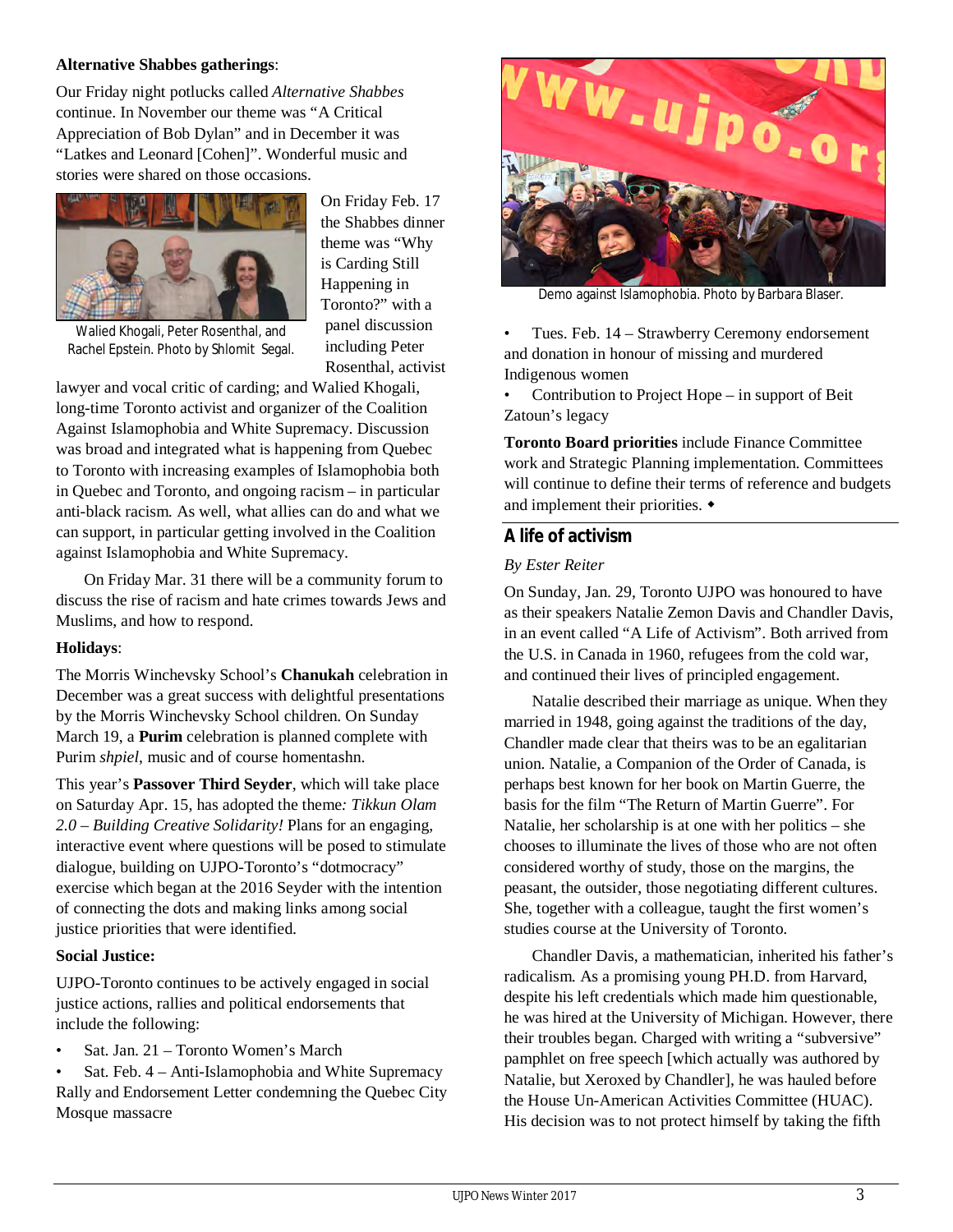

Natalie and Chandler Davis. Photo by Errol Young.

amendment but to challenge the legitimacy of the HUAC itself. His case went all the way to the Supreme Court – where he lost and spent six months in jail.

Some Canadian universities in that period took advantage of the brain drain north, and Chandler, his friend and fellow mathematician Lee Lorch, and a number of other colleagues found positions in Canadian universities. Davis, however, maintains that the damage of the cold war is still felt in both countries. It was not just that people were driven out, but the challenging questions they asked in the 1930s about the nature of the capitalist system were largely purged from the history books.

We filled the Winchevsky Centre with about one hundred people in attendance, and the excellent questions and lively discussion that followed the talk could have gone on for hours.

# **FROM HAMILTON**

#### *By Lyn Center*

On February 5, we were very fortunate to have Ester Reiter join us for a potluck lunch at my house (14 in all – luckily I had just enough chairs). She spoke in a very animated way about the history of left-wing Jews in North America and in the UJPO in particular. The discussion led into our knowledge of the Jewish community in Hamilton, and David and Marcia Cohen were able to contribute much information.

Thank you to Ester for a wonderful presentation, and to Barbara and Sol Blaser, Paul Weinberg and Nicole Shapiro for your help.

Participants sent these comments: "It was a wonderful discussion."; "We really enjoyed Ester's talk and we enjoyed meeting the people who attended and hearing a bit about their lives."; "Ester was very engaging and even up on the Hamilton portion of her story of the Jewish left in Canada. The afternoon was a lot of fun."

Gloria Geller mentioned how many Jews became farmers in Saskatchewan in the last century. We asked her to speak on this subject at our next HUJPO meeting, which will take place in March or April.  $\bullet$ 

# **FROM VANCOUVER**

### *By Carl Rosenberg*

Members of UJPO and the progressive and secular Jewish community in Vancouver mourn the passing of our beloved long-time friend and *chaver*, Sylvia Friedman, on Dec. 22.

Sylvia was loved by everyone in the movements and organizations to which she was so devoted – UJPO, *Outlook*, the Peretz Centre, and the Vancouver Jewish Folk Choir.

As Victor Neuman, an active member of the Vancouver Jewish Folk Choir, put it: "She was a grand lady – cheerful, sociable, quick to share a laugh, tough in defence of her principles and treasured by all. Her family will miss her, Peretz will miss her, the Choir will miss her and so will everybody who came to know her."

We extend heartfelt condolences to the Jackson/Friedman family, and will have a more extensive tribute for the Spring *UJPO News*.

# **CSJO**

We are excited to announce that the 2017 CSJO Conference will take place June 9-11, 2017, at the University of Illinois at Chicago! Mark those dates on your calendar. We are busy putting together the program and registration packages, so stay tuned for more details in the coming weeks.

Now that we have dates and a location, we are looking for anyone interested in presenting a workshop. The theme this year is "Jews and the Blues." While you do not need to follow this theme for a workshop, we do encourage anyone with knowledge or interest in the theme to come forward and present.

If you are interested in presenting, please send a proposed title, description of workshop and short bio to Paul Ellenbogen at pdellenbogen@gmail.com.

Thank you in advance for putting together a workshop. We look forward to seeing everyone at this year's conference!

# **Turbulent days of early 2017**

In light of the current turbulent atmosphere in the United States of America, the Social Action Committee of the Congress of Secular Jewish Organizations calls on everyone to stay informed, stand up and speak up!

There have been so many troubling actions taking place recently that it is hard to isolate the one that should secure our focus.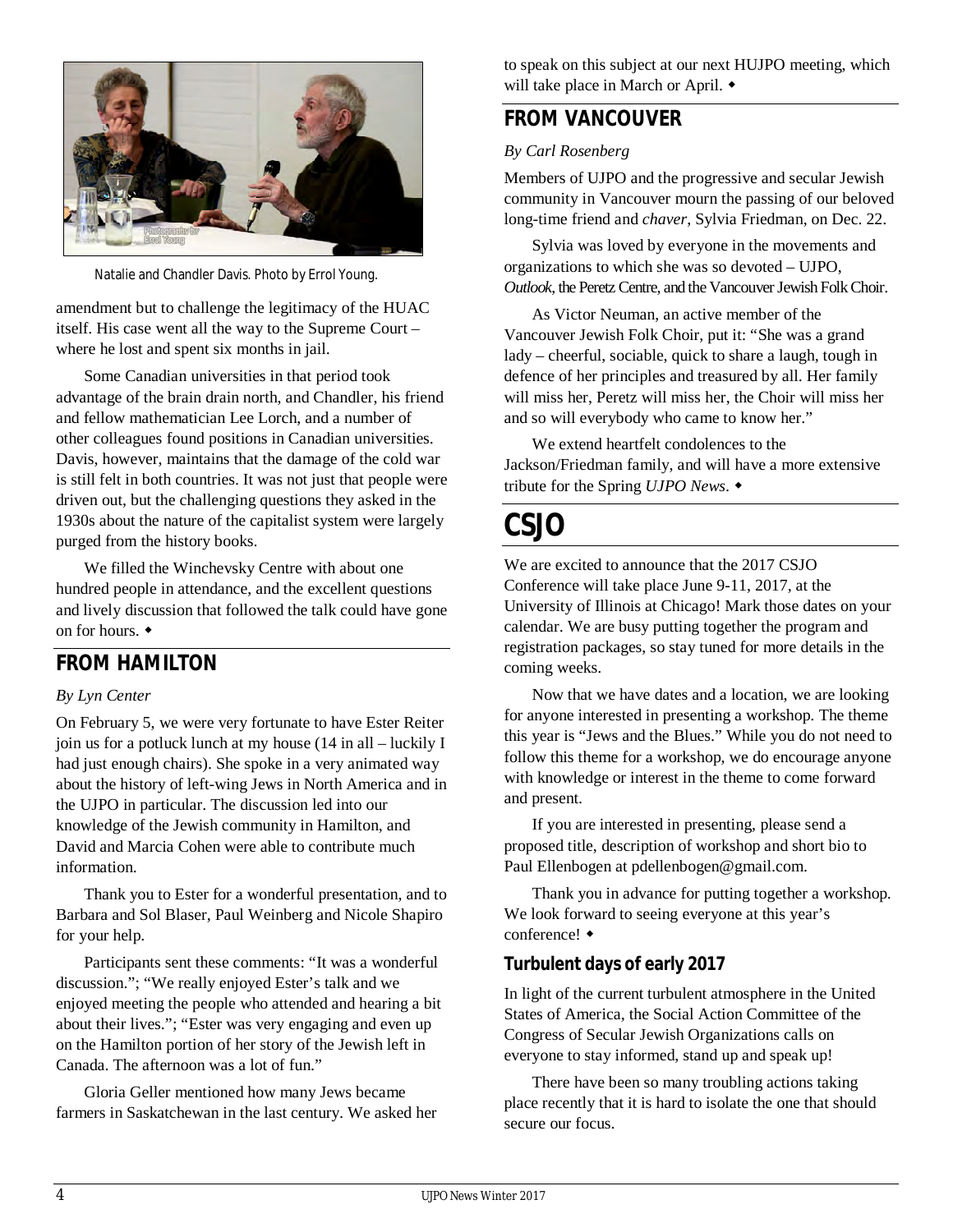We believe the recent ban on refugees entering the United States from seven Muslim majority countries is a fear-based, nationalistic tactic that does irreparable harm. As Jewish people, we have seen what this type of religious discrimination can lead to.

In 1939, the MS St. Louis, a ship carrying hundreds of Jewish refugees, arrived at New York and was turned away. These refugees were sent back to Europe, where most of them suffered and perished in concentration camps. Many of their stories were being told for International Holocaust Remembrance Day, almost at the same time as the signing of an Executive Order barring people who are fleeing from war and violence from entering the United States. This order inferred entry preference to Christians, clearly discriminating on the basis of religion. This is the exact opposite of the values on which this country was founded. This ban refused entry to people who had already gone through the lengthy process of obtaining visas to enter the United States legally.

We believe that the words on the Statue of Liberty are not just lip service, but should remain a guiding principle. *Terry Waslow*

### *Executive Director, CSJO*

*To read the statement in full, please* go to http://www.csjo.org/turbulent-days-of-early-2017.

# **HONOURABLE MENTSHN**

# **Richard Lee**

*By Joyce Wayne*



It's often a mystery why people choose the professions they do, but in Richard Lee's case it was an inspired decision. Interviewing him around the dining room table of his cozy, inviting home, the home he shares with his wife Harriet Rosenberg, Lee is clearly

a person comfortable in his own skin, open to talking about his past, deeply concerned about the future of the planet – and committed to playing an active role in UJPO on the Shule Advisory Council.

Most recently, Lee became an Officer of the Order of Canada and the first insight he revealed about the honour was how surprised he was that during the ascendancy of Donald Trump, the Canadian government was comfortable bestowing this award on a left-winger, and one who'd been a left-winger all his life.

Lee grew up in Toronto's Forest Hill Village, in a typically Jewish neighbourhood "where everyone was wealthier than my family," he remarked, a grin spreading

across his face. His parents were members of the United Jewish People's Order and he credits their progressive politics with influencing his decision to become an anthropologist. Even today, he fondly recalls his mother's words: "Always remember the workers are the salt of the earth." Early on Lee was curious about finding alternatives to the materialist way of life.

Author of the 1979 groundbreaking and award-winning study The !Kung San: Men, Women and Work in a Foraging Society, Lee's research unleashed a lifelong fascination with these unique people, a distinct population of 1,000 in Northern Botswana. As he wrote, his initial encounters with the San "generated a small industry of anthropologists across five decades and across a wide range of sub-disciplines, from genetics to ethno-archaeology to child rearing practices to folklore and mythology."

For millennia, the !Kung San have cherished their hunting and gathering society and when Richard first traveled to the Kalahari Desert as a graduate student, to observe them, he unlocked the key not only to his own life's work as a professor of anthropology and author, but also of a new way of understanding societies not built on materialism.

He credits his Jewishness (the emphasis on family, food and laughter), his parents' progressive politics (the interest in non-hierarchical and egalitarian societies) and his love of Canada (research experiences in northern Canada pointing the way to non-materialistic practices) in pre-adapting him for a life in anthropology. Lee also credits his anthropology professor at the University of Toronto for igniting this passion. "It was always assumed that I'd be a lawyer," Lee says. "But a wonderful professor, Robert C. Dailey, in first year showed me that I could take on anthropology as my profession."

In graduate school at the University of California Berkeley, Lee's professor approached him with a shopping list of where students needed to dig. "Somebody must go out and live with the bushmen because they are out there living as hunters and gatherers," Lee recalls the professor saying. Richard volunteered.

That decision changed his life. In 1963, at the age of 25, Lee traveled to Botswana. The British were still in charge. "As soon as I arrived, a shadowy figure came toward me and he turned out to be friendly, although the British had warned him that the San people were dangerous," Lee recounts. This tribesman "was very sharp and knew a thing or two."

What was most interesting to Lee was that the San were not nearly as contained as Amazonian tribes who do not wish to have contact with outside people. "Africa is different." Lee said smiling. "They knew about the outside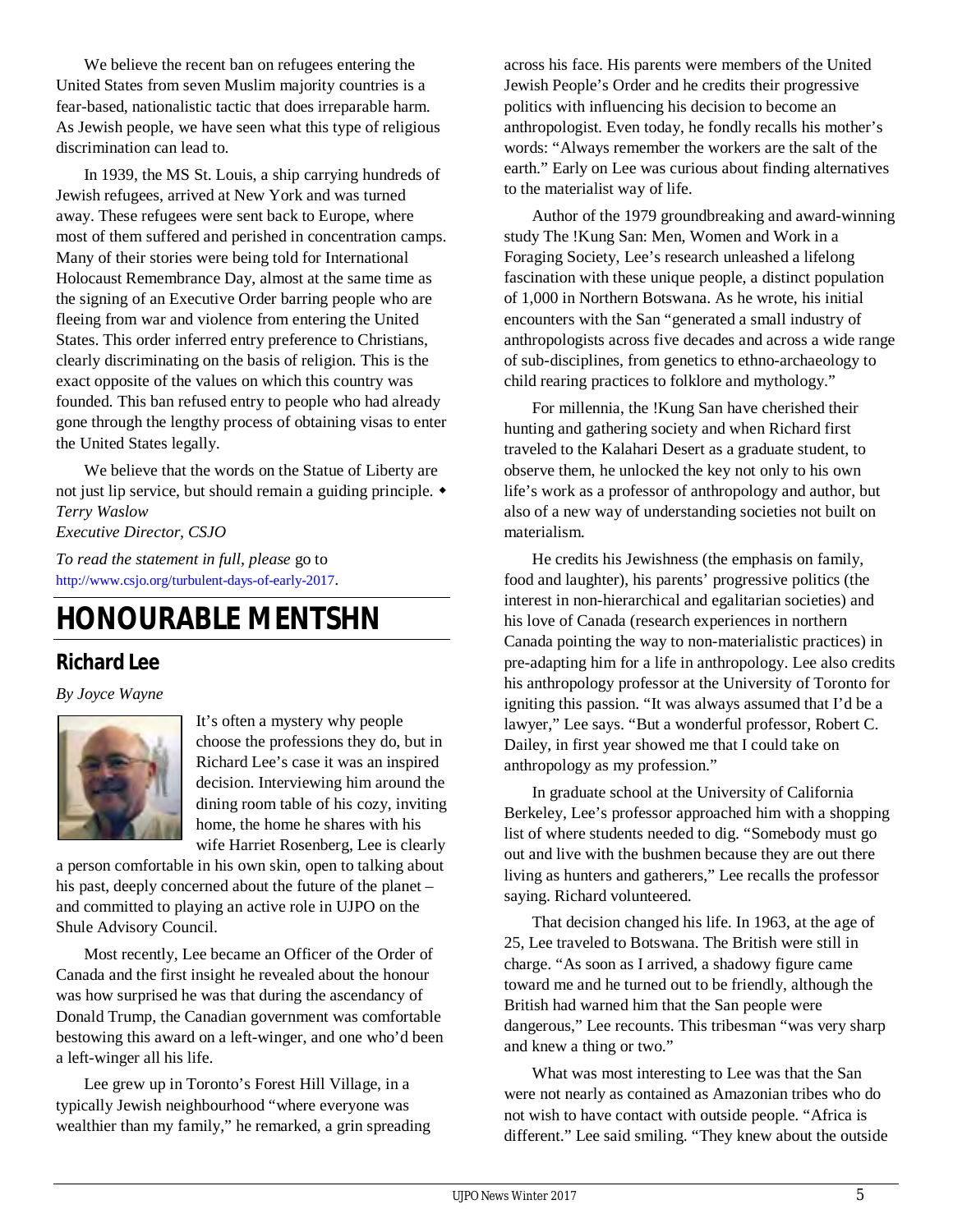world, but the San wished to preserve their way of life. They didn't work very hard; they were their own bosses, nominally under a tribal chief, but essentially on their own. They enjoyed a good life, a nomadic life."

When Lee asked a group who the head man was, the San replied: "What do you mean head man. Where do you get this idea?"

From the beginning of his work on the San, Lee is delighted to report that his discussions with the San were philosophical. "Each man is head man over himself," Lee recalls a member of the San telling him. "No man is more wealthy than the other." As a researcher and as a progressive, Lee fast became beguiled with the !Kung San's philosophy of life and how it fit into certain interpretations of Marxist theory, or now, as he looks back "at Anarchist thinking."

For years, anthropologists claimed it was impossible to have an egalitarian society, but Lee's extensive research and writing about the San belied this opinion and opened an entire school of research into egalitarian and collaborative societies.

Lee was also one of the founders of the Kalahari Peoples Fund. After 40 years, the fund, which raises about \$50,000 a year, is still going strong. "Anthropologists can't just take notes and write articles," Lee insists.

# **WHAT'S IN ORDER**

### **Condolences**

• To the family of Sylvia Friedman, in Vancouver, BC. The next issue of *UJPO News* will include a section devoted to Sylvia's life and history. (See also Carl Rosenberg's Vancouver report, this issue.)

• To the family of Reta Dordick , a long- time member of Winnipeg UJPO who died at the age of 101. Reta was very active as secretary of the local organization for many years.

To the family of Peter Smollett

We mourn the loss of Dan Meaney, a member of UJPO Toronto since 2007 and a Naivelt cabin holder until three years ago. Dan was active in the Order in several capacities – as a member of the Culture/Social Justice Committee, leading workshops during music week at Camp Naivelt, and always expanding our music world at UJPO (See article in this issue on Si Kahn). We extend our condolences to his brother John, his niece Margaret, and his partner, Maxine Hermolin. We direct you to his obituary in the *Toronto Star*, at

http://www.legacy.com/obituaries/thestar/obituary.aspx?pid=183571721

# **Speedy Recovery**

Susan Conn and Marsha Solnicki

# **GETTING TO KNOW OUR UJPO MEMBERS**

### **Joyce Wayne**



*UJPO News:* Since when have you been a member of UJPO-Toronto? **Joyce:** I joined UJPO in the spring of 2012.

*UJPO News:* What brought you to UJPO?

**Joyce:** Joining an organization is complicated. My father was involved in Montreal. He worked as a cutter in a garment factory, an editor for a Yiddish progressive publication and he was a labour organizer so I heard about UJPO and, of course, about the *Vochenblatt* from a very young age.

*News:* In which boards and/or committees are you active? **Joyce:** I'm a member of the UJPO-Toronto Board and the Communications Committee. In addition, I'm one of the editors of *UJPO News* along with Sam Blatt, Lyn Center and David Abramowitz.

*News:* What are some of the projects or activities your committee or board has been or is involved in? **Joyce:** The Communications Committee is re-designing and re-writing the UJPO national website. At the same time, we're trying to develop a strong presence for the organization on social media. That means posting on Facebook and Twitter on a regular basis.

I joined the UJPO-Toronto board last fall, so I'm new to it. The first thing I was involved with was discussing the hiring of our new executive director, Rachel Epstein. I'm very excited about having Rachel as the public face of UJPO and I hope to be able to support her in any way that I can.

### *News:* What is your life outside UJPO?

**Joyce:** I've enjoyed a long and fruitful career as a journalist and as an educator. When I first moved to Toronto, I worked in book publishing as an editor and then at Quill & Quire, as the staff writer. When I was offered a one-year teaching appointment at Sheridan College in Oakville, I took a sabbatical from McClelland & Stewart Publishers, where I was editorial director of non-fiction. I'd planned to return, but I stayed at Sheridan for 27 years, running the journalism program and later opening a centre for new immigrants. Working with refugees and newcomers to Canada, mostly from the Middle East and South America, was the most rewarding time at the college and I remain in close touch with my former students. Some have moved to the U.S., and we're concerned about their status now that Trump is president.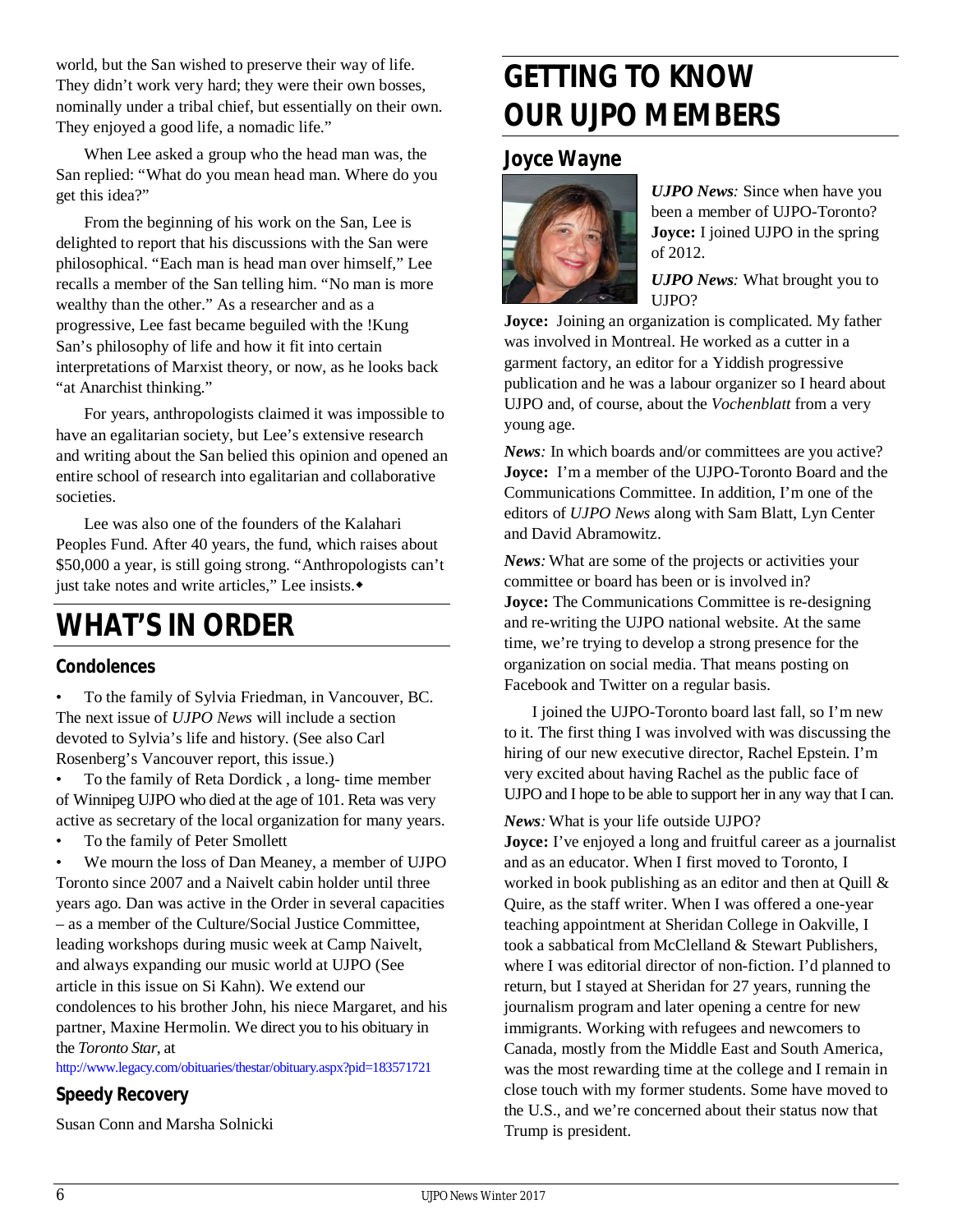At present, I write a blog for older adults, sit on the board of Mosaic Press and I'm finishing up the edits on my second novel called "The Last Night of the World." It's about a Jewish woman, Freda Linton, who emigrates to Canada from the *shtetl* in the 1920s. In Toronto, she joins the Communist Party and becomes a spy for the Soviets.

*News:* Are you able to bring your non-UJPO activities and skills into a close relationship with your UJPO activities? **Joyce:** What I admire about UJPO is how seamlessly the members have involved me in activities for which I have some experience. For a time, I was a contributing editor to *Outlook* magazine.

*News:* Are other members of your family involved in or members of UJPO?

**Joyce:** It's just me and my spouse Sandy right now, although my daughter, Hannah, spent some time at Naivelt this summer. I wish I'd raised her with the Naivelt kids, but there's still time for Hannah to become involved with the next generation.

*News:* Have there been any changes in UJPO since you joined, that you would like to mention?

**Joyce:** Each time I attend an event, I'm heartened by the "younger" faces I see. If UJPO is to thrive, new people must knock on our door and be encouraged to become engaged and active, to make UJPO their home.

I sense a heightening of the political tone of the organization.

*News:* Are there changes you would like to see over the coming years?

**Joyce:** UJPO is a fraternal organization. It's a big unruly family, but in these dark political times, I'm eager for us to become a part of the resistance. No one with a social justice conscience ought to sit by while the Trumpists lay down their authoritarian and racist agenda. UJPO can play an active role in providing a Canadian home for progressiveminded people who oppose this regime and who oppose the corresponding Russian agenda to de-stabilize western democratic governments. I feel very strongly about this.

*News:* How do you see yourself contributing to the health of the organization?

**Joyce:** That's an interesting question. I can write and I can edit and in this era of social media, I hope I can help to accentuate UJPO's written and digital presence.

*News:* Last and not least – a recent book and/or movie and/or play you recommend!

**Joyce:** I've just finished reading Masha Gessen's "Where the Jews Aren't," a brilliant history of Birobidzhan and how European and some North American Jews believed this Jewish autonomous region in the Soviet Union was the solution to anti-Semitism and an alternative to Zionism. My father was a great advocate for Birobidzhan and when I was

a little kid, he told me all about the Jewish Communists' hopes and dreams for their own self-governed land. He became disillusioned with progressive politics when he learned about Stalin's purges, but I would prefer to find another way other than disillusion and silence. I see my involvement with UJPO as my way.

# **POETRY & SONG**

# **A brief history of Si Kahn**

### *By Sam Blatt*

For the past several years, *UJPO News* readers have looked forward to Dan Meaney's column of very particular folk songs. Dan held to the philosophy that there are songs that need to be sung, and whatever the occasion, those were the songs that Dan sang – and those were the songs he submitted to *UJPO News* for publication: songs of resistance, union songs and workers' struggles songs.

In the Fall 2016 *UJPO News* issue, we published Dan's submission "Going to Work on Monday," written by Si Kahn, with the added note that in the coming issue, (i.e. this issue) we would publish an article by Dan on Si Kahn. Dan was in the hospital when he submitted the song.

To our great sadness Dan passed away on January 4, 2017. (See "What's in Order", this issue). We therefore take it upon ourselves to complete the column in Dan's name, "a brief history of Si Kahn". With Dan's great knowledge of folk music (among other accomplishments, he was the founder of the Flying Cloud Folk Club in Toronto), he surely would have written this article without referring to Wikipedia or "googling" other references; we on the other hand, must confess to using the internet to write this article.

### **Si Kahn - In Dan Meaney's honour:**

Si Kahn is an American folk singer, widely known for his songs, his activism, and his organizing, all of them centering on justice, fairness and equality.

One can deduce from Si Kahn's family history how he arrived to be the musician and civil rights activist for which he is so admired. His parents instilled a strong sense of their Jewish heritage (his father was a rabbi), as well as introducing him to rhythm and harmony. His uncle was an executive in the Leadership Conference on Civil Rights, and inspired and shaped Kahn's career in civil rights.

His ties to Judaism are clearly evidenced in his activism. He was the initial organizer and founding chair of Bend the Arc: A Jewish Partnership for Justice (formerly the Jewish Fund for Justice), a national Jewish foundation that supports local community organizing projects dealing with the root causes of poverty. He is a past board member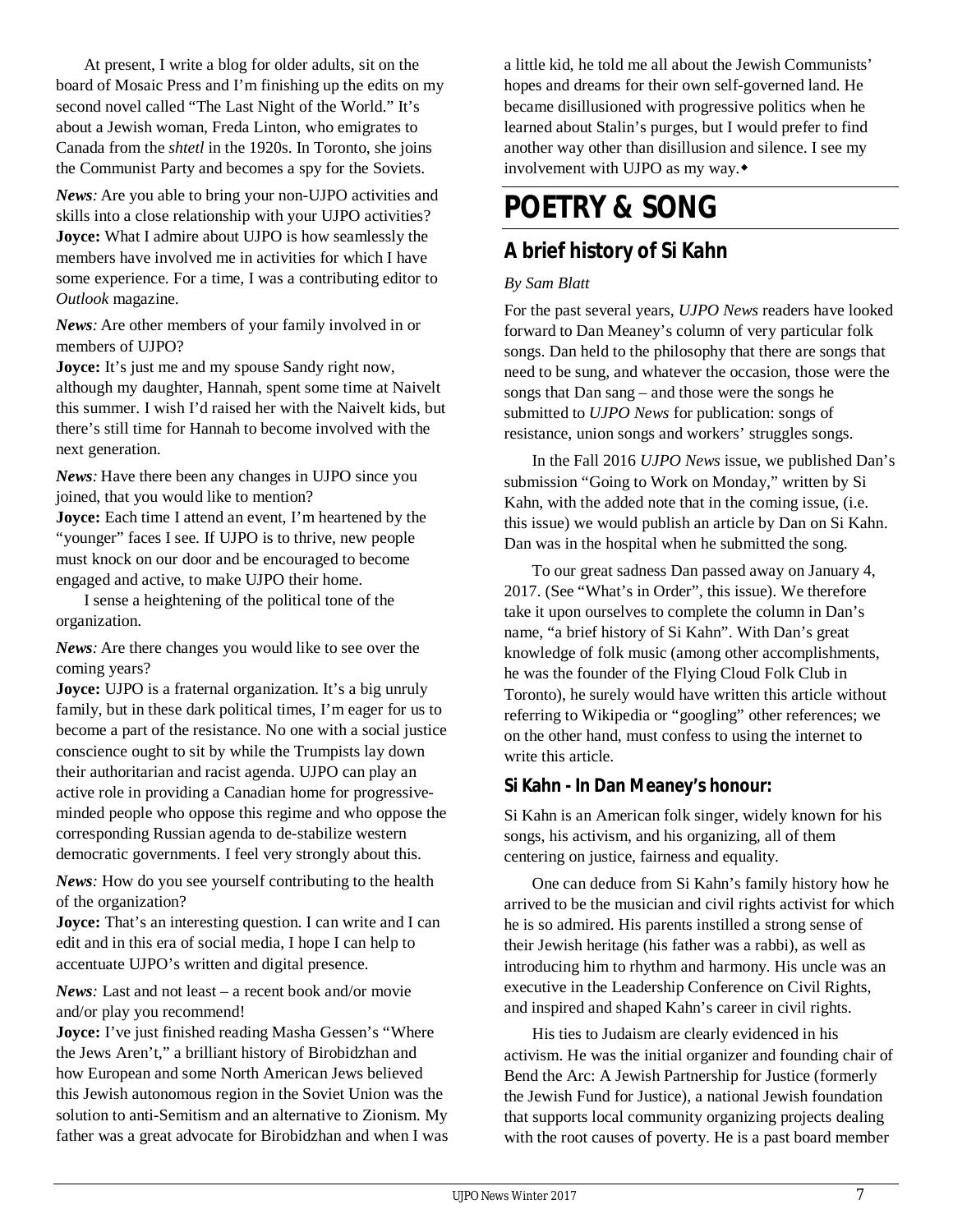of the Center for Judaic, Holocaust and Peace Studies at Appalachian State University, North Carolina.

Among Si Kahn's many civil rights activities, he is the founder and until recently the director of Grassroots Leadership, a non-profit organization that advocates prison reform, improved immigration detention policies, and violence prevention. He has been very involved with Save Our Cumberland Mountains, an environmentalist group opposed to strip mining in Appalachia.

The lyrics to Kahn's songs reflect the struggles of workers and their families; two examples with which many are familiar are "Aragon Mill", and "Going to Work on Monday" – both well-known Si Kahn compositions,

(The Aragon Mill was a mill in Aragon, Georgia, built in 1898, which actually operated under various owners until 2002, when it was completely destroyed by fire. Aragon was a one industry town, and though it grew over the years, the song reflects Si's lament over the loss of the village culture.

"Going to Work on Monday" is the sad story of a worker being told by the company doctor that he is no longer fit for work because of lung disease. The doctor says he doesn't know what he has, but is lying. The worker, of course, contracted the cotton dust disease at work.)

Si was a prolific musician, author, and activist, He produced 18 CDs, was the author of four books (all political), and was active in organizing and civil rights. He has won many awards, ranging from his work on environmental issues, his music, and his organizing. Several awards include the words "giving a voice to the voiceless". He is a giant of a person and giant of a musician. Si Kahn is one of the musical gifts that Dan gave us!  $\bullet$ 

(For a more complete history of Si's recordings, awards, activism, and personal life, visit the links below.) *Sourced from* http://sikahn.com/, http://sikahn.com/about.shtml, *and other web sites*.

# **YIDDISH**

# **Sholem Aleichem's legacy**

### *By David Abramowitz*

After Sholem Aleichem's death, the Yiddish literature he and his two colleagues, Mendele and Peretz created, saw a revival in North America, Palestine (Israel) and Russia. His wife updated the



SHOLEM ALEICHEM (1859-1916) Yiddish author and humorist

copyrights to all his works to "the family of Sholem Aleichem" ensuring a regular income should his works be republished.

In the 1960's his daughter Marie (Marusi) stated that the country which published the most of Aleichem's work was China: and Soviet Russia published the second-highest number of volumes. After some quiescence, it's re-emerged in academia with Sholem the best/most remembered of his contemporaries. His works reflected the realities of European Jews of his era.

Mendele Moicher Sforim wrote about the Yiddish people's experiences in the tsarist Pale of Settlement; Peretz wrote allegories often utilizing religious motifs. Sholem Aleichem's themes were, and still are, universal and, as it happens, perpetually topical. He wrote of the struggling Jew's impoverished conditions, survival in misfortune, conflict between tradition and modernity, striving, yearning and working for a better, more comfortable life. His hope was eternal.

These themes forged a relevant, modern Yiddish literature which could equate to other contemporary world literature. Many other Yiddish authors followed to even greater acclaim (e.g. I. Bashevis Singer won a Nobel prize); thus Yiddish literature and Yiddish culture, in the original and in translation, continue if somewhat tenuously now.

Early Yiddish fiction was generally sentimental, romantic, with blissful endings. Sholem Aleichem evolved to become the supreme Jewish humourist who tapped into the energies of the East European Yiddish expression and who contrived contemporary Jewish archetypes, myths, and fabrications of unique imaginative power and universal appeal. I contend he didn't invent them; he recreated actual individuals with whom we could readily identify with love and imagination. His subjects were based on authentic people with their incessant problems:

Menachem-Mendel rushes unmindfully from one financial disaster to another; to adapt Pete Seeger's lyrics, "When will he ever learn?"

Tevye is a milkman who supports a wife and seven daughters in a world whose conventions are evolving in directions he could never have imagined.

Motl the cantor's son, an orphan, is not about a sad, sorryfor-himself-loner, but an optimistic, happy though impoverished child and every new experience doesn't affect him as the calamity it really is.

Did he write Tevye to explore his own conflicts as a father of four daughters in an ever-changing, increasingly secular world, or to examine the issues that were encompassing all parents as those times and societal patterns were dramatically changing?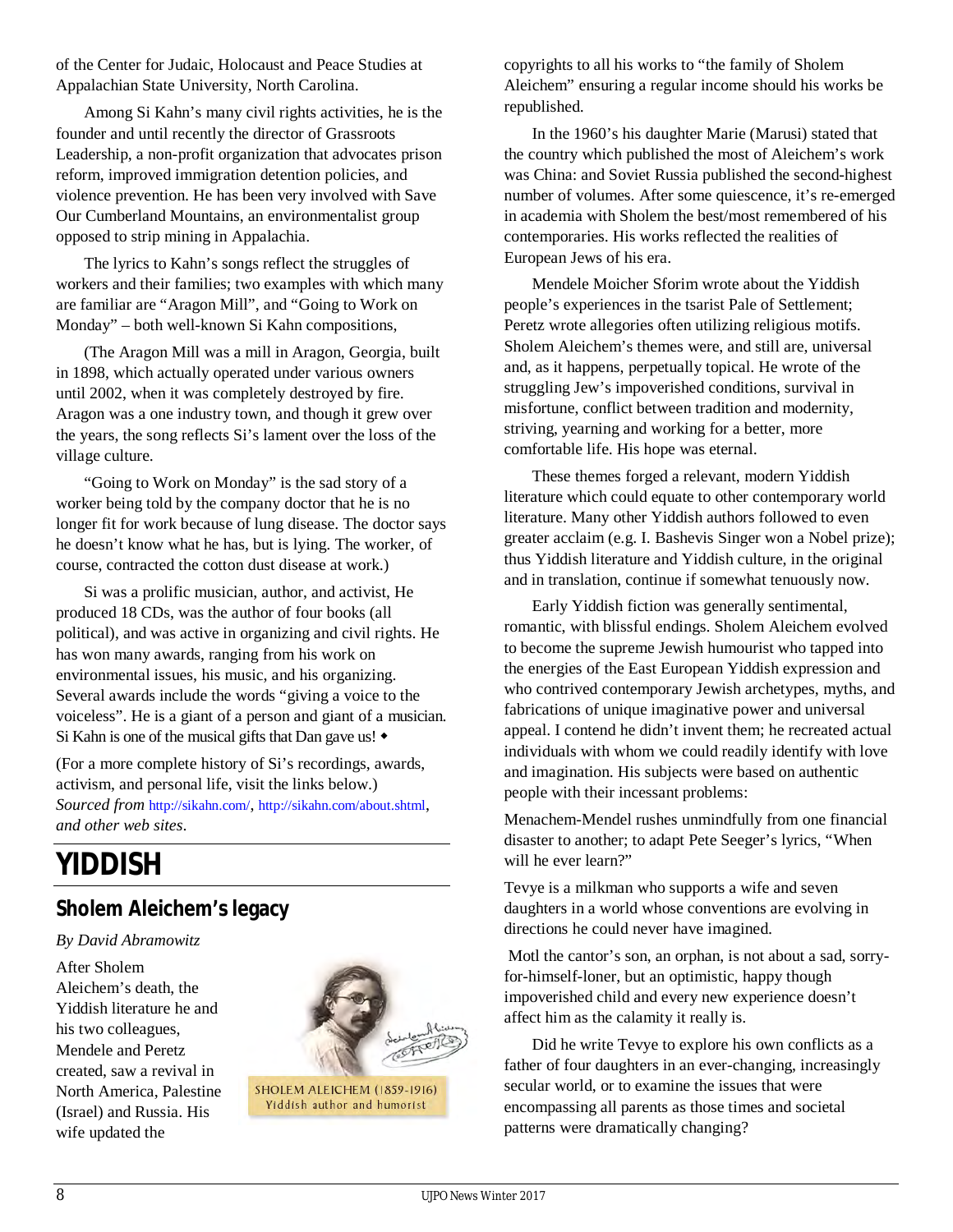His stories are told by their principle characters frequently as monologues. His characters speak for themselves in their own idiom. Their attributes are woven into their personalities so skillfully and effortlessly that we're unaware of the subtle details which create a Shakespeare-like characterization with a broad variety of emotional and motivating factors for each.

Using this monologue technique for his main characters distinguishes him from his contemporaries. Sholem Aleichem's bittersweet humour permeates his depiction of the destiny of his people as that of the Wandering Jew.

Sholem was aware of leaving a legacy. The "new" theatrical medium in the early 20th century was the silent film. None of his plays had been successfully produced professionally during his lifetime. Could their adaptation to silent film breathe life into them and introduce them to a broader international audience? He started adapting his dramatic works into silent film scenarios but died before any were produced. However, a silent film called Broken Barriers, based on "Tevye's Daughters" was allegedly produced and released in 1919 (just three years after his death.)

Most of the world knows of him through the American musical "Fiddler on the Roof". The village of Boyberik, where the stories were set, is based on the town of Boyarka in Ukraine (then part of the Russian Empire). Yet the musical we know has watered down much of the tales and created a new shtetl – Anatevka. The original Tevye tales are a complex mix of joy in tradition, misfortune, catastrophe and fleeing the pogroms. These are not portrayed in the Fiddler we see. We never learn that Tevye's wife Golde and Tzeitl's husband Motl both died (Tevye's daughter Shprintze had committed suicide). Also, in Lekh-Lekho, upon learning of the Jews' expulsion, Chava leaves her Russian Orthodox husband, wanting to return to her family and share their exile. In the Russian stage version, Tevye-Tevele (Sholem Aleichem's translation into Russian), which I saw in Kiev at the Ivan Franko Theatre in September, 1991, Chava is fleeing the pogrom with Tevye when her husband suddenly comes running out of the forest towards Tevye. When Tevye asked why he returned, he replies "I have to be with my wife's people", at which time he embraces Tevye. Tevye forgives them and together they wander off in the distance to some unknown destiny.

Sholem's dramatic depiction of the wandering Jew was more poignant in Kiev in 1991, as this was probably the last production of the play to be performed in the Soviet Union, which some two months later ceased to exist. Many Soviet Jews were actually being targeted and harassed, by resurgent fascist groups, resulting in many making aliyah to Israel (and subsequently North America). And thus the tales' relevance continues today as refugees of other nationalities seek safety abroad.

# **CANADA**

# **Finally! A ban on asbestos**

*By John Cartwright, President of Toronto & York Region Labour Council, a carpenter by trade and founding director of the Building Trades Workers Services. December 15, 2016*

On December 15th, 2016, the government of Canada finally announced that they will move to ban the import, export and manufacturing of asbestos products. CLC President Hassan Yussuff and Insulators Union leader Fred Clare joined three Cabinet Ministers at an Ottawa hospital for the announcement. The Canadian Labour Congress has made the ban on asbestos a key demand of the Trudeau government, the culmination of a decades-long campaign. One of the champions of this campaign was Pat Martin, former Winnipeg NDP Member of Parliament. He started his working life mining asbestos, and then went on to head the Carpenters Union and Building Trades Council in Winnipeg before being elected to Parliament in 1997. He was relentless in demanding legislation to ban the deadly substance.

Two decades ago the construction unions in Toronto created an organization to handle Workers Compensation cases. The staff at the Building Trades Workers Services dealt with thousands of cases over the years, but the heartbreaking ones were those from asbestos and cancers. So I am glad to hear the politicians finally announce some crucial steps to curtail asbestos use. It's long overdue, and it shouldn't have to wait another year to implement. But today I am thinking of my brother Neil Borland – who paid the ultimate price for Canada's love affair with this miracle substance.

And along with his image, the union call that urges us to "Mourn the dead, and fight like hell for the living".

https://www.facebook.com/groups/318248465019492/permalink/694 306887413646/

*Ed. Note: Article abridged for this public*at*ion.*

# **USA**

# **Get ready for the first shocks of Trump's disaster capitalism**

### *By Naomi Klein, January 24, 2017*

WE ALREADY KNOW that the Trump administration plans to deregulate markets, wage all-out war on "radical Islamic terrorism," trash climate science and unleash a fossil-fuel frenzy. It's a vision that can be counted on to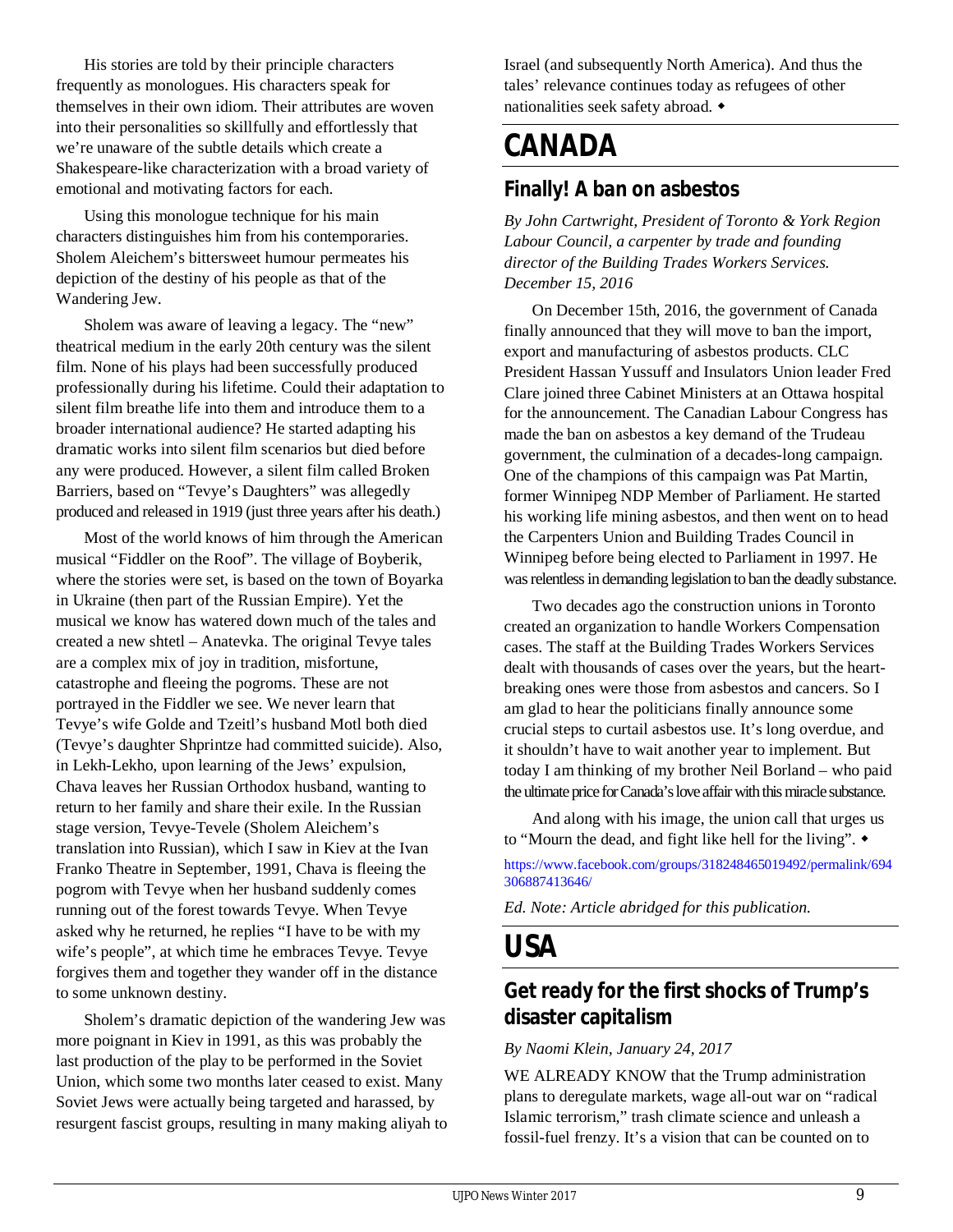generate a tsunami of crises and shocks: economic shocks, as market bubbles burst; security shocks, as blowback from foreign belligerence comes home; weather shocks, as our climate is further destabilized; and industrial shocks, as oil pipelines spill and rigs collapse, which they tend to do, especially when enjoying light-touch regulation.

All this is dangerous enough. What's even worse is the way the Trump administration can be counted on to exploit these shocks politically and economically.

Speculation is unnecessary. All that's required is a little knowledge of recent history. Ten years ago, I published "The Shock Doctrine," a history of the ways in which crises have been systematically exploited over the last half century to further a radical pro-corporate agenda. The book begins and ends with the response to Hurricane Katrina, because it stands as such a harrowing blueprint for disaster capitalism.

That's relevant because of the central, if little-recalled role played by the man who is now the U.S. vice president, Mike Pence. At the time Katrina hit New Orleans, Pence was chairman of the powerful and highly ideological Republican Study Committee. On September 13, 2005 – just 14 days after the levees were breached and with parts of New Orleans still underwater – the RSC convened a fateful meeting at the offices of the Heritage Foundation in Washington, D.C.

Under Pence's leadership, the group came up with a list of "Pro-Free-Market Ideas for Responding to Hurricane Katrina and High Gas Prices" – 32 policies in all, each one straight out of the disaster capitalism playbook.

To get a sense of how the Trump administration will respond to its first crises, it's worth reading the list in full (and noting Pence's name right at the bottom).

What stands out in the package of pseudo "relief" policies is the commitment to wage all-out war on labour standards and on the public sphere – which is ironic because the failure of public infrastructure is what turned Katrina into a human catastrophe. Also notable is the determination to use any opportunity to strengthen the hand of the oil and gas industry.

The first three items on the RSC list are "automatically suspend Davis-Bacon prevailing wage laws in disaster areas," a reference to the law that required federal contractors to pay a living wage; "make the entire affected area a flat-tax free-enterprise zone"; and "make the entire region an economic competitiveness zone (comprehensive tax incentives and waiving of regulations)."

Another demand called for giving parents vouchers to use at charter schools, a move perfectly in line with the vision held by Trump's pick for education secretary, Betsy DeVos.



"Humpty Trumpty" by Carolyn Lehmann (Hamilton)

All these measures were announced by President George W. Bush within the week. Under pressure, Bush was eventually forced to reinstate the labour standards, though they were largely ignored by contractors. There is every reason to believe this will be the model for the multibillion-dollar infrastructure investments Trump is using to court the labour movement. Repealing Davis-Bacon for those projects was reportedly already floated at Monday's meeting with leaders of construction and building trade unions.

Back in 2005, the Republican Study Committee meeting produced more ideas that gained presidential support. Climate scientists have directly linked the increased intensity of hurricanes to warming ocean temperatures. This connection, however, didn't stop Pence and the RSC from calling on Congress to repeal environmental regulations on the Gulf Coast, give permission for new oil refineries in the United States, and to greenlight "drilling in the Arctic National Wildlife Refuge."

All these measures are a surefire way to drive up greenhouse gas emissions, the major human contributor to climate change, yet they were immediately championed by the president under the guise of responding to a devastating storm.

The oil industry wasn't the only one to profit from Hurricane Katrina, of course. So did a slew of wellconnected contractors, who turned the Gulf Coast into a laboratory for privatized disaster response.

The companies that snatched up the biggest contracts were the familiar gang from the invasion of Iraq: Halliburton's KBR unit won a \$60 million gig to reconstruct military bases along the coast. Blackwater was hired to protect FEMA employees from looters. Parsons, infamous for its sloppy Iraq work, was brought in for a major bridge construction project in Mississippi. Fluor, Shaw, Bechtel, CH2M Hill – all top contractors in Iraq –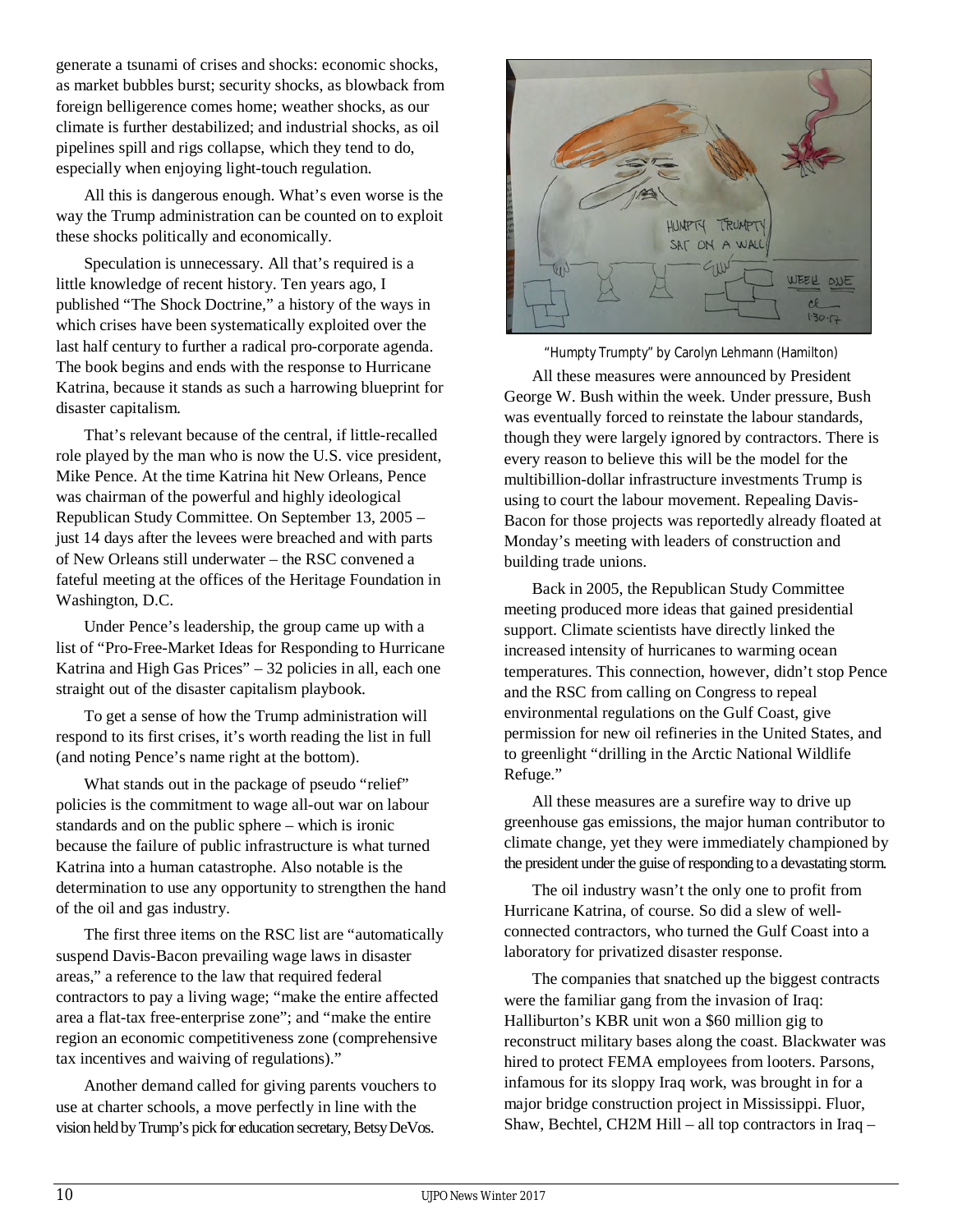were hired by the government to provide mobile homes to evacuees just 10 days after the levees broke. Their contracts ended up totaling \$3.4 billion, no open bidding required.

And no opportunity for profit was left untapped. Kenyon, a division of the mega funeral conglomerate Service Corporation International (a major Bush campaign donor), was hired to retrieve the dead from homes and streets. The work was extraordinarily slow, and bodies were left in the broiling sun for days. Emergency workers and local volunteer morticians were forbidden to step in to help because handling the bodies impinged on Kenyon's commercial territory.

And as with so many of Trump's decisions so far, relevant experience often appeared to have nothing to do with how contracts were allocated. AshBritt, a company paid half a billion dollars to remove debris, reportedly didn't own a single dump truck and farmed out the entire job to contractors.

Even more striking was the company that FEMA paid \$5.2 million to perform the crucial role of building a base camp for emergency workers in St. Bernard Parish, a suburb of New Orleans. The camp construction fell behind schedule and was never completed. When the contractor was investigated, it emerged that the company, Lighthouse Disaster Relief, was actually a religious group. "About the closest thing I have done to this is just organize a youth camp with my church," confessed Lighthouse's director, Pastor Gary Heldreth.

After all the layers of subcontractors had taken their cut, there was next to nothing left for the people doing the work. For instance, the author Mike Davis tracked the way FEMA paid Shaw \$175 a square foot to install blue tarps on damaged roofs, even though the tarps themselves were provided by the government. Once all the subcontractors took their share, the workers who actually hammered in the tarps were paid as little as \$2 a square foot. "Every level of the contracting food chain, in other words, is grotesquely overfed except the bottom rung," Davis wrote, "where the actual work is carried out."

In Mississippi, a class-action lawsuit forced several companies to pay hundreds of thousands of dollars in back wages to immigrant workers. Some were not paid at all. On one Halliburton/KBR job site, undocumented immigrant workers reported being wakened in the middle of the night by their employer (a sub-subcontractor), who allegedly told them that immigration agents were on their way. Most workers fled to avoid arrest.

This corruption and abuse is particularly relevant because of Trump's stated plan to contract out much of his infrastructure spending to private players in so-called public-private partnerships.



In the Katrina aftermath, the attacks on vulnerable people, carried out in the name of reconstruction and relief, did not stop there. In order to offset the tens of billions going to private companies in contracts and tax breaks, in November 2005 the Republican-controlled Congress announced that it needed to cut \$40 billion from the federal budget. Among the programs that were slashed were student loans, Medicaid, and food stamps. In other words, the poorest people in the United States subsidized the contractor bonanza twice: first, when Katrina relief morphed into unregulated corporate handouts, providing neither decent jobs nor functional public services; and, second, when the few programs that directly assist the unemployed and working poor nationwide were gutted to pay those bloated bills.

This is the disaster capitalism blueprint, and it aligns with Trump's own track record as a businessman all too well.

Trump and Pence come to power at a time when these kinds of disasters, like the lethal tornadoes that just struck the southeastern United States, are coming fast and furious. Trump has already declared the U.S. a rolling disaster zone. And the shocks will keep getting bigger, thanks to the reckless policies that have already been promised.

What Katrina tells us is that this administration will attempt to exploit each disaster for maximum gain. We'd better get ready.  $\triangleleft$ 

#### https://theintercept.com/2017/01/24/get-ready-for-the-first-shocks-oftrumps-disaster-capitalism/

*Portions of this article were adapted from "The Shock Doctrine: The Rise of Disaster Capitalism".*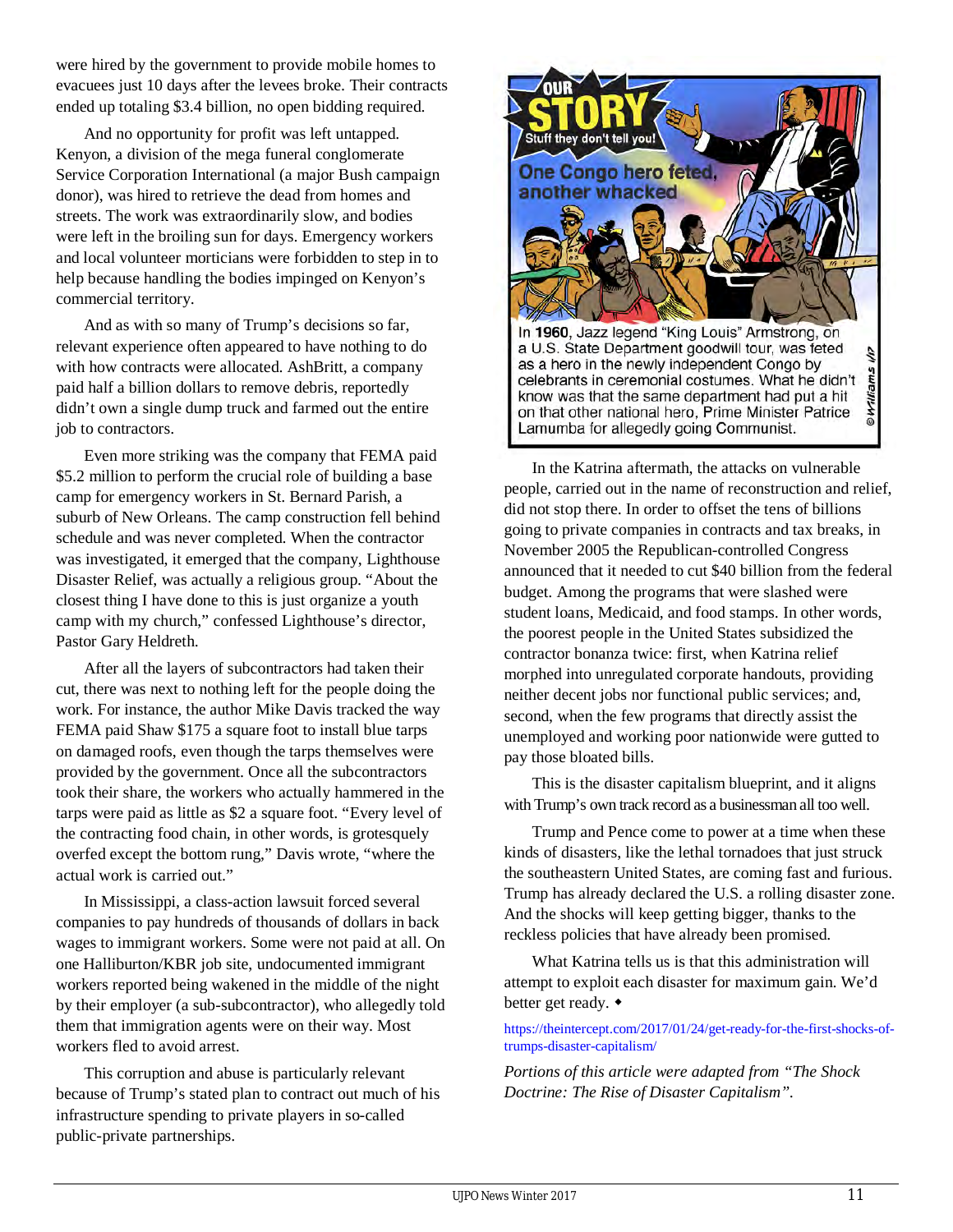# **MIDDLE EAST**

# **SodaStream boss blames Netanyahu for Palestinian job losses**

#### *Daniel Birnbaum accuses Israeli PM of perpetuating conflict with Palestinians for his own benefit. 3 August 2016*

In this revealing article, the chief of SodaStream Israel blames Prime Minister Netanyahu for prohibiting the Palestinian workers in his plant, in the West Bank, from receiving permits to work in the relocated plant within the Green Line.

He completely exonerates the BDS movement from this loss of jobs – which he says Netanyahu had blamed them (BDS) for.

Read the complete article at the link below.

https://www.theguardian.com/world/2016/aug/03/daniel-birnbaumsodastream-boss-netanyahu-palestinian-job-losses

# **INTERNATIONAL**

# **Venezuela on the brink**

### *By John Wight, January 4, 2017*

The crisis engulfing Venezuela appears to have reached the point of no return. Inflation is heading for 1000% while shortages of food and other essentials are now widespread. It has prompted many to speculate that it is just a matter of time before President Maduro is forced from office and Chavism is consigned to the dustbin of history.

# **The legacy of Hugo Chavez**

When Hugo Chavez first came to prominence in the early 1990s, as a young military officer leading a failed coup attempt, Venezuela was a country that appeared ripe for revolution. Despite possessing some of the largest oil reserves in the world, it recorded some of the worst social indicators anywhere in Latin America. This was in contrast to its status in the 1970s as the richest and most stable country in the region, boasting high growth and low inequality compared to its neighbours.

But then came the eighties and the onset of instability – reflected in three failed coup attempts and one presidential impeachment – which sent economic growth south and with it social justice, as the rich and wealthy sought to maintain their wealth at the expense of the poor.

External factors were key in this regard, specifically the arrival of Ronald Reagan onto the global political and geopolitical stage. The neoliberal reforms he introduced, authored by a clutch of ideologically driven madmen

emanating out of the now infamous Chicago School – associated most prominently with the work of free market fundamentalist guru Milton Friedman – were a disaster not only for working people in the US but throughout the world, particularly the Global South. Countries such as Venezuela, despite its enormous oil wealth, were vulnerable to capital flight, particularly to the US, predicated on the role of the dollar as the world's international reserve currency. The process of dollarization, in which those who could preferred to hold most of their money in dollars rather than their domestic currency, effectively reduced countries such as Venezuela to the status of US neo colonies, led by governments whose overriding priority was to appease Washington rather than serve the needs of their own people.

When Hugo Chavez came to power in 1999, having abandoned force and embraced democracy, it seemed the region was witnessing its political and economic rebirth, one that involved breaking the chains of servitude that had bound them to Washington's agenda since the Monroe Doctrine laid claim to the region in the interests of US domination in the 19th century. Not only was Chavez a man of the left who took inspiration from the life of the continent's Great Liberator, Simon Bolivar, he had risen to power as a member of the country's much maligned indigenous population. This breaking of centuries of racial prejudice was of enormous historical significance, helping to lay the political ground upon which Evo Morales, likewise of indigenous heritage, was elected President of Bolivia in 2005.

Indeed prior to Chavez becoming Venezuela's president in 1998, under the auspices of his United Socialist Party of Venezuela (PSUV), it was almost impossible for left wing leaders to win elections in Latin America. Afterwards it became almost impossible for them to lose. Inspired by his example and popularity with the poor, progressive governments arrived in Brazil, Argentina, Uruguay, Paraguay, Ecuador, Bolivia and Peru in the years following, producing a seemingly unalterable shift to the left in a continent that had long been accustomed to right wing dictatorships, military juntas, and proto-fascist governments in the decades previous.

# **Achievements of the Bolivarian Revolution**

Chavez was intent on utilizing Venezuela's oil wealth to transform the lives of the masses of the people, instead of allowing it to remain in the hands of the nation's oligarchs, who used it to fund exorbitant lifestyles redolent of Miami Beach, Monaco, and Beverly Hills. The Venezuelan president undoubtedly kept his word, as over the next decade a social transformation took place in the country, measured in vast improvements in literacy, healthcare,